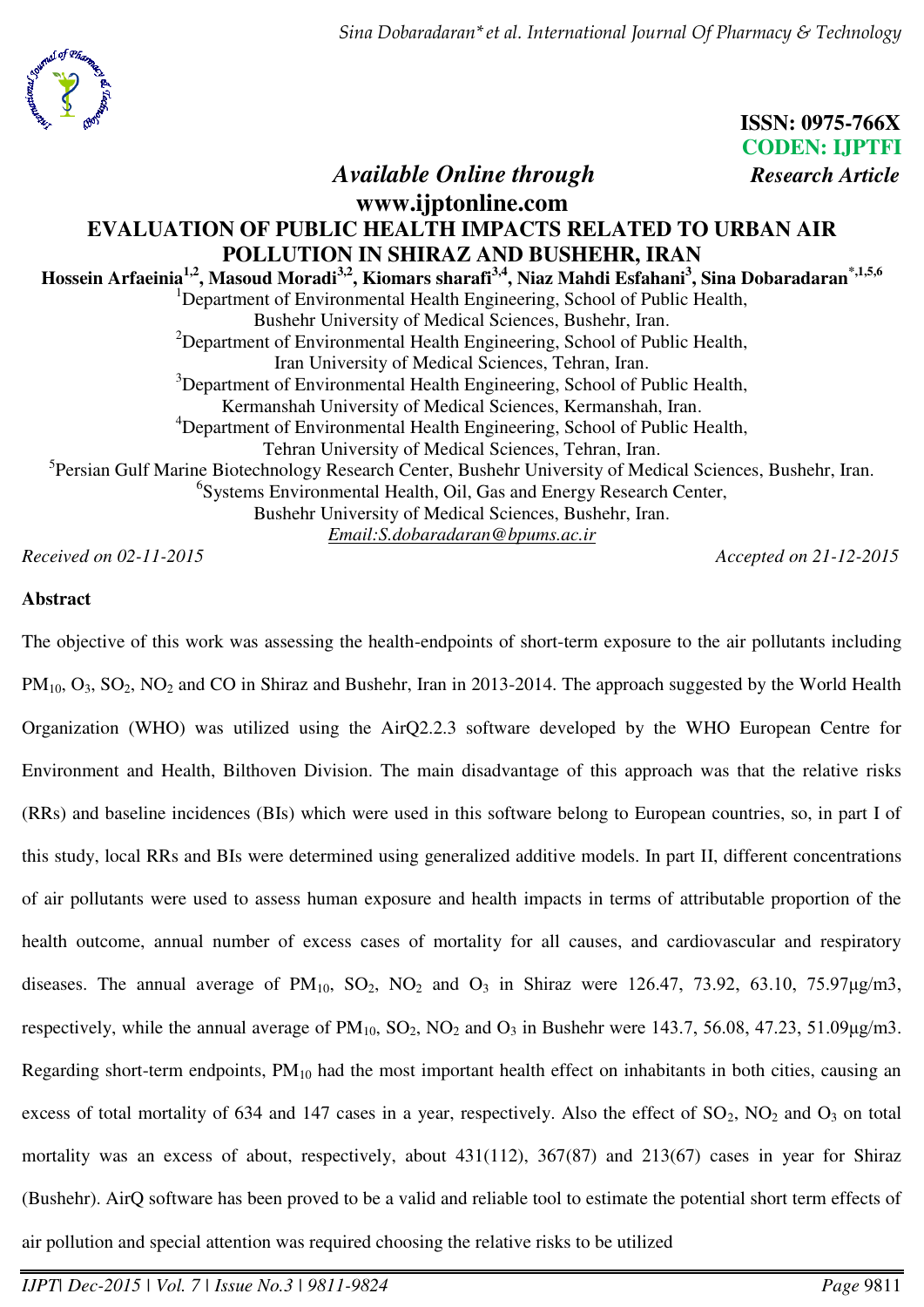Shiraz and Bushehr air pollution, Air Q software, Health impact assessment, Mortality, Morbidity

### **Introduction**

Air pollution is one of the most important issues in the urban areas that eclipsed the human's life. A wide range of adverse health consequences due to short- and long-term exposure to air pollutants, at levels usually experienced by urban populations throughout the world, have been recorded (1-4). Moreover,even though pollution has been declined significantly in recent years due to combustion fuels, emerging contaminants such as  $O_3$  and  $NO_2$ , and variations of suspended particles, have become important in the health consequences of air pollution (5). Range of health effects from growth occurrence of pneumonia and asthma intensification of chronic obstructive pulmonary diseases, increased respiratory symptoms and decreased lung function, to an increased cardiovascular mortality rate (5-8).

 The present study assessed the health impact of air quality on the residents of Shiraz and Bushehr (Figure 1), the two largest cities which are in counter with high amounts of air pollution since last decades as a result of population growth, urbanization, and increased traffic-related air pollution. Moreover, the high influxes of air pollutants during the last decade through dust storms, well known as Middle Eastern Dust (MED) events, have deteriorated the welkin dramatically (9). The major aim of this research was the assessment of the short-term health impact of air pollutants for inhabitant living in these cities, by using World Health Organization (WHO) approach. But the major disadvantage of this approach is that relative risks (RRs) and baseline incidences (BIs) which used in this software belong for European countries conditions, so this study was conducted in two sections, in section I, local RRs and BIs were determine using generalized additive models. In section II, concentrations of the air pollutant were used to assess human exposure and health impacts in terms of attributable proportion of the health outcome, annual number of excess cases of mortality for all causes, and cardiovascular and respiratory diseases.



**Figure-1: Map of the study area and locations of monitoring stations (Monitoring S) with valid observations.**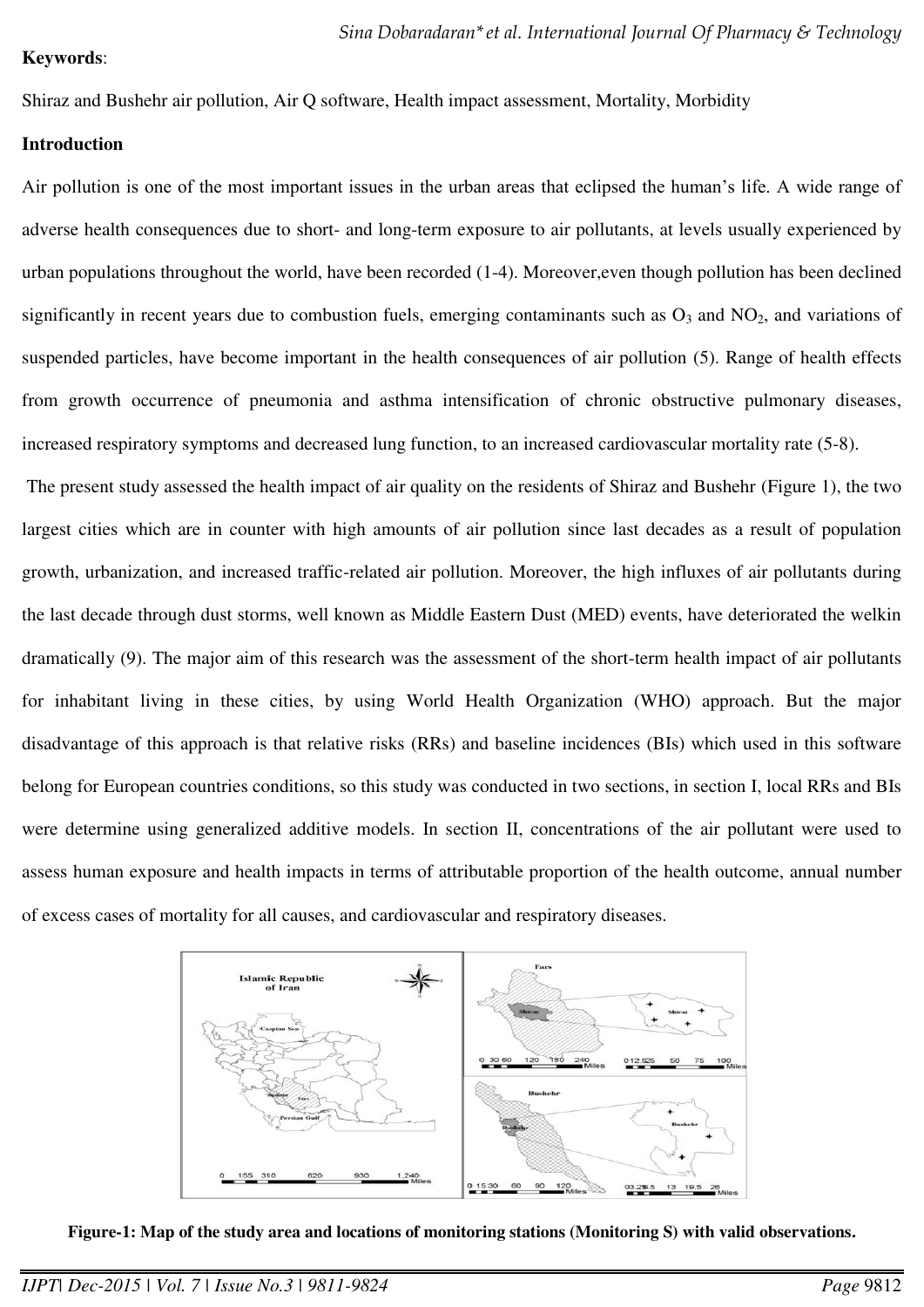#### **Materials and Methods**

In this study, we have tried to quantification of the short-term health effects of air pollutants for people living in Shiraz and Bushehr cities (Iran) during 2012-2013 in two sections. In section I, relative risks (RRs) and baseline incidences (BIs) were calculated for local condition. In section II, the numbers of the excess cardiovascular and respiratory hospitalizations were calculated due to exposure to air pollutants by computing RR and BI of section I and comparing them with obtained results of default relative risk (RR) and baseline incidence (BI) following mentioned software.

#### **Section I: calculation of RRs and BIs in local condition**

In this section, relations of exposure to air pollutants and hospitalizations because of respiratory and cardiovascular causes were investigated in these cities as the target population from 2000 to 2010.

### **Study area and demographic parameters**

Shiraz is the capital city of Fars province (Figure 1). This city is located in latitude of 29°36'N and longitude of 52°32' E with average elevation of 1500 m above sea level. Boushehr is the capital city of Bushehr Province (Figure 1). This city is also located in latitude of  $27^{\circ}14'N$  and longitude of  $50^{\circ}12'E$  with average elevation of 18 m above sea level. In conformity with the latest census report by Statistical Centre of Iran (SCI) in 2005, the population was 1,227,331 and 259541 ones lived in Shiraz and Bushehr, respectively, which this number has been estimated to increase to 1,306,927 and 312364 ones in 2010. The population of people older than 65 years was about 85913 and 14561 ones respectively in Shiraz and Bushehr. Meanwhile, population growth rate of 1.3% and 1.17% occurred in Shiraz and Bushehr, respectively based on the estimates of SCI (10)

#### **Morbidity cases and classification**

The statistics related to hospitalizations because of respiratory and cardiovascular causes were obtained from Medical Records' Departments (MRD) of Shiraz and Bushehr hospitals. The morbidity cases were provided in line with taxonomy of the International Classification of Diseases (ICD-10) from MRDs of these cities hospitals. In conformity with ICD-10, J00 to J99 and I00 to I99 codes were defined for respiratory and cardiovascular diseases, respectively (11)

### **Correlation evaluation and RR calculation**

Poisson regression with logarithmic link in generalized additive models (GAM) was used for correlation evaluation and RR calculation. This model is expressed as the following formula(12):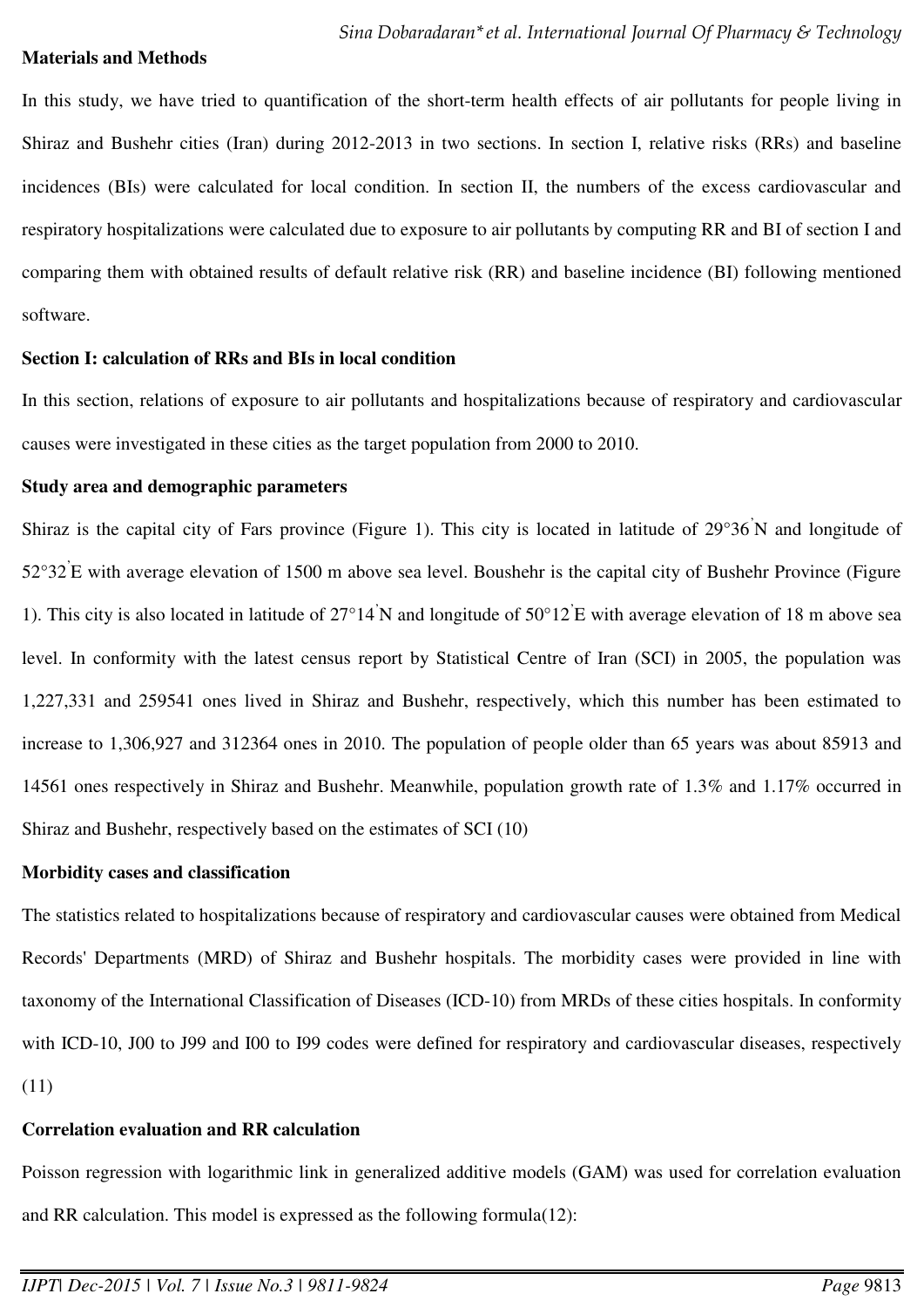*Sina Dobaradaran\*et al. International Journal Of Pharmacy & Technology*  $log[E(Y)] = \beta_0 + \beta_1 \times pollutant + S_1(X_1) + \cdots + S_P(X_P)$  (1)

Where  $E(Y)$  stands for the number of expected cases; *Y* stands for the number of daily hospitalizations; *Xi*,  $i = 1$ , *p*stands for time, temperature, relative humidity, etc.; and *Si*,  $i = 1, ..., p$  stands for smooth functions.

Before to data analysis, their quality was evaluated primarily to find out errors and missing data applying Microsoft Office Excel and SPSS, and was revised if possible. In this section of the research, the impacts of meteorology variables including relative humidity and temperature; day of the week including holidays, days after holidays and working days; and time were imported to the model as confounder agents and their impacts were eliminated on number of hospitalizations applying smooth function to measure net impact of pollutant on the number of hospitalizations. To adjustment the impact of those predictor variables that affect response variable with lag of several days, smooth function was used on auto regressive values. At last, GAM models were assorted on the data employing "mgcv" package in R statistical software (13, 14).

#### **Section II: health impact assessment of air pollution**

In this section, we have tried to quantification of the short-term health effects of air pollutants as a main target of this investigation. To do so, we applied the approach proposed by the WHO using the  $Air.Q_{2.2.3}$  software developed by the WHO European Centre for Environment and Health.

#### **Air pollution data**

The selected pollutants in this study were  $PM_{10}$ ,  $CO$ ,  $SO_2$ ,  $NO_2$  and  $O_3$ . We used the air quality data from the permanent monitoring stationsof these cities from January 2012 until January 2013. HIA(Health Impacts Assessment) by AirQ needs concentration data of pollutants in μg/m3 units. Thus, if the measurements of the monitors were reported in parts-per-million (ppm) or parts-per-billion (ppb) units, it would be necessary first to transform ppb or ppm to μg/m3 units. In this procedure, there would be some adjustments for pressure and temperature. Moreover, for all of the pollutants except CO, the required parameters by the software (annual and seasonal maximum and annual 98th percentiles) were obtained and concentrations were recorded to 10  $\mu$ g/m<sup>3</sup> categories, corresponding to equivalent exposure categories.

#### **Pressure and temperature corrections**

Pollutantunits required for this software (except  $PM_{10}$ ) were different with measured units by monitoring stations. So for modifying these units, raw data were converted into a data based on temperature and pressure by writing the appropriate program. (supplementary data in Table1).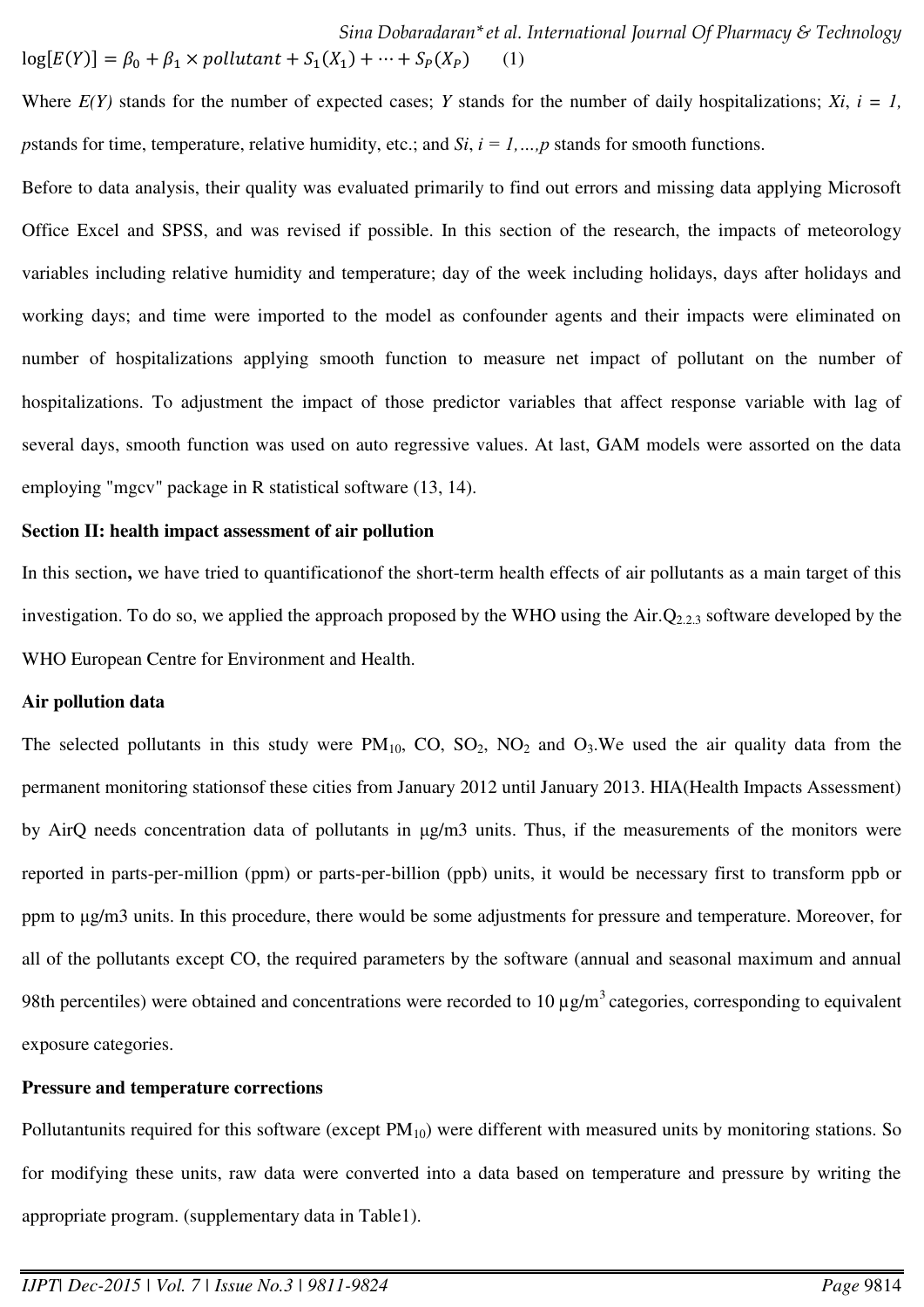|                |         |         |                |         | E       |              |
|----------------|---------|---------|----------------|---------|---------|--------------|
| N <sub>O</sub> | Temp(C) | Temp(K) | Pressure(mbar) | $P/P_0$ | CO(ppm) | $CO(mg/m^3)$ |
|                | 6.8     | 279.95  | 941.54         | 0.93    | 2.85    | 2.89         |
|                | 6.81    | 279.96  | 941.54         | 0.93    | 3.63    | 3.68         |
|                | 6.17    | 279.32  | 941.18         | 0.93    | 3.18    | 3.23         |
|                | 5.57    | 278.72  | 94.85          | 0.93    | 3.19    | 3.24         |

*Sina Dobaradaran\*et al. International Journal Of Pharmacy & Technology* **Table-1: Pressure and temperature corrections methods for AirQ.**

Columns F and B are raw data that getting from monitoring stations and the other columns are calculated through the following equations:

$$
G_1 = 271.15 + B_1
$$
 (2)  
\n
$$
D_1 = [1013.25 \times e^{-\frac{0.0342 \times 1520}{C_1}}]
$$
 (3)  
\n
$$
E_1 = \frac{D_1}{1013.25}
$$
 (4)  
\n
$$
G_1 = \frac{[(273.15 \times E_1) \times (1.25 \times F_1)]}{[C_1]}
$$
 (5)

Data were expressed as an 8 h "moving average" for O3 and as a 1 h average concentrations for NO2 and CO and as daily averages for  $SO_2$  and  $PM_{10}$ .

#### **Quantification**

To quantificationthe health effects of air pollution in these megacity we applied approach proposed by the WHO using the AirQ 2.2.3 software developed by the WHO European Centre for Environment and Health. This quantification is based on the attributable proportion (AP), defined as part of the health consequences in specific populations attributable to exposure to a given air pollutant, assuming a proven causal relation between exposure and health consequences and no major confounding effects in that relation(5, 15). The AP can be computed by equation6 (5)**:** 

$$
AP = \frac{\sum \{[RR(C)-1] \times P(C)\}}{\sum [RR(C) \times P(C)]}
$$
 (6)

In this formula AP stands for the attributable proportion of the health consequences, RR stands for the relative risk (RR) for a given health consequence, in category "c" of exposure, acquired from the concentration–response functions obtained from multitude epidemiologic studies and *P(c)* indicated the proportion of the population in category "c" of exposure.

Equation 6 can be used to calculate the attributablerate of the exposure if the baseline frequency of the health consequence is known in the population: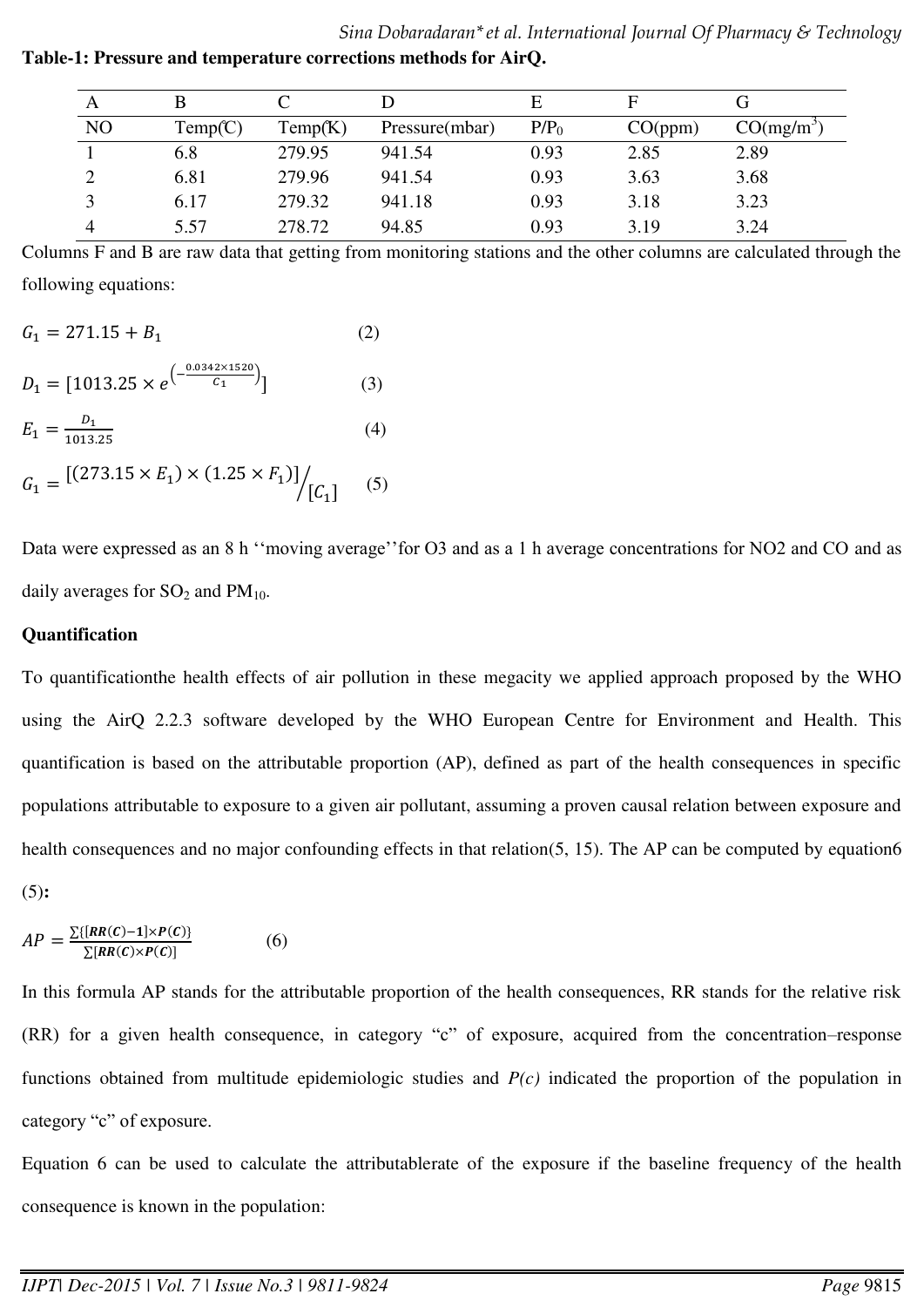$$
IE = I \times AP \tag{7}
$$

In this equation IE stands for the rate of the health attributable consequence to the exposure and I stands for the baseline frequency of the health consequence in the population under investigation.

Finally the equation 7 can be used for estimate the number of attributed cases to the exposure if the size of the population is known:

$$
NE = IE \times N \tag{8}
$$

In this equation, NE stands for number of attributed cases to the exposure and N stands for the size of the population investigated.

In this study, estimation of excess daily mortality, hospitalizations due to cardiovascular diseases, respiratory diseases, COPDs, respiratory diseases and other public health indicators as a result of short-term exposure to PM10, SO2, and NO2 were calculated using RR and BI of WHO guideline and RR and BI of section I .

#### **Results**

### **Results of section I**

Calculated RR and BI of the section I with 95% confidence interval (CI) in 10  $\mu$ g increase of daily mean of PM<sub>10</sub>, SO2, NO2 and O3 pollutants and in 10 mg increase of hourly mean of CO are shown in Table 2. These factors (RR and BI) have been tabulated in relation with mortality and morbidity (excess hospitalization). Mortality included cardiovascular diseases, respiratory diseases and total mortality, and morbidity included cardiovascular diseases, respiratory diseases, respiratory diseases in elderly group, and COPDs.

**Table-2:** Relative risks with 95% confidence interval for  $PM_{10}$ ,  $SO_2$ ,  $NO_2$ ,  $O_3$  and CO.

| <b>Health Impact</b> |                        | RR(per $10\mu\text{g/m}^3$ ) |                    |                     |                    |                          |                     |                     | RR(per 1 mg/m <sup>3</sup> ) |                          |                    |                                 |               |  |
|----------------------|------------------------|------------------------------|--------------------|---------------------|--------------------|--------------------------|---------------------|---------------------|------------------------------|--------------------------|--------------------|---------------------------------|---------------|--|
|                      |                        | $PM_{10}$                    |                    | SO <sub>2</sub>     |                    | NO <sub>2</sub>          |                     | $O_3$               |                              | $\rm CO$                 |                    | BI per<br>100000                |               |  |
|                      |                        | <b>WHO</b><br><b>RR</b>      | Section            | <b>WHO</b><br>RR    | Section            | <b>WHO</b><br>RR         | Section I           | <b>WHO RR</b>       | Section                      | <b>WHO</b><br>RR         | Section<br>I       | WH<br>$\mathbf{O}$<br><b>RR</b> | Sect<br>ion I |  |
|                      |                        | (95%<br>$\mathbf{C}$         | (95%<br>CI         | $(95\% \text{ CI})$ | (95%<br>CI         | $(95\% \text{ CI})$      | $(95\% \text{ CI})$ | $(95\% \text{ CI})$ | (95%<br>CI                   | (95%<br>$\mathbf{C}$ I   | (95%<br>CI         |                                 |               |  |
| morta<br>lity        | Total<br>mortal        | 1.0074                       | 1.006              | 1.004               | 1.007              | 1.003                    | 1.0031              | 1.00046             | 1.003                        | $\overline{\phantom{a}}$ |                    | 1013                            | 543<br>5      |  |
|                      | ity                    | 1.0062-<br>1.0086            | 1.004-<br>1.008    | $1.003 -$<br>1.0048 | $1.002 -$<br>1.005 | 1.0018-<br>1.0032        | 1.002-<br>1.004     | 1.00023-<br>1.00066 | $1.002 -$<br>1.005           |                          |                    |                                 |               |  |
|                      | Cardio                 | 1.008                        | 1.009              | 1.008               | 1.006              | 1.002                    | 1.004               | 1.0004              | 1.005                        | 1.007                    | 1.002              | 497                             | 231           |  |
|                      | vascul<br>ar<br>mortal | $1.005 -$<br>1.018           | $1.004 -$<br>1.013 | $1.002 -$<br>1.012  | $1.001 -$<br>1.010 | $1.000 -$<br>1.002       | $1.003 -$<br>1.005  | 1.0002-<br>1.0006   | $1.002 -$<br>1.007           | $1.002 -$<br>1.012       | $1.000 -$<br>1.008 |                                 |               |  |
|                      | ity<br>Respir          | 1.012                        | 1.013              | 1.01                | 1.009              |                          |                     | 1.0008              | 1.0013                       |                          |                    | 66                              | 488           |  |
|                      | atory<br>mortal<br>ity | 1.008-<br>1.037              | $1.005 -$<br>1.02  | $1.006 -$<br>1.014  | $1.004 -$<br>1.012 | $\overline{\phantom{a}}$ |                     | 1.0004-<br>1.0012   | $1.0015 -$<br>1.007          | $\overline{\phantom{a}}$ |                    |                                 |               |  |
| Morbi<br>dity        | Hospit<br>al           | 1.009                        | 1.002              |                     |                    |                          |                     |                     |                              |                          |                    | 436                             | 144<br>7      |  |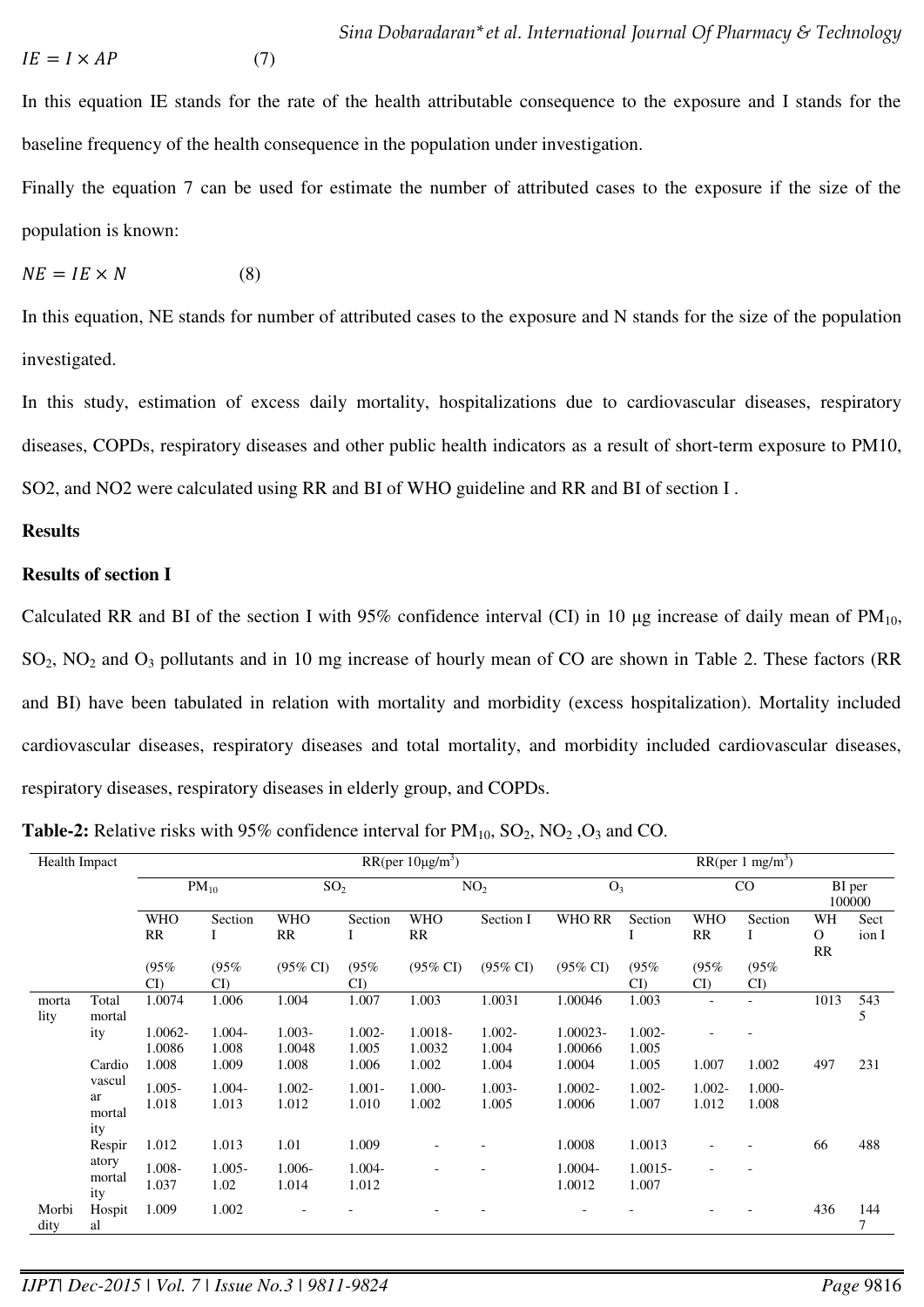| $1.006 -$<br>1.013<br>1.0080 | $1.0001 -$<br>1.0040 |                    |                   |                    |                    |                     |                      |  |      |     |
|------------------------------|----------------------|--------------------|-------------------|--------------------|--------------------|---------------------|----------------------|--|------|-----|
|                              |                      |                    |                   |                    |                    |                     |                      |  |      |     |
|                              |                      |                    |                   |                    |                    |                     |                      |  |      |     |
|                              | 1.0049               |                    |                   |                    |                    |                     |                      |  | 1260 | 849 |
| 1.0048-<br>1.0112            | 1.0004-<br>1.0110    |                    |                   |                    |                    |                     |                      |  |      |     |
|                              |                      |                    |                   |                    |                    |                     |                      |  |      |     |
| $\cdot^*$                    |                      | 1.004              | 1.054             | 1.0038             | 1.028              |                     |                      |  | _*** | 61  |
|                              |                      | $1.001 -$<br>1.009 | $1.005 -$<br>1.12 | $1.000 -$<br>1.012 | $1.011 -$<br>1.045 |                     |                      |  |      |     |
| _****                        |                      | 1.0044             | 1.095             | 1.0038             | 1.036              | 1.00058             | 1.0027               |  | 101. | 92  |
|                              |                      | 1.000-<br>1.011    | $1.07 -$<br>1.11  | 1.0004-<br>1.0094  | $1.021 -$<br>1.051 | 1.00022-<br>1.00094 | $1.0011 -$<br>1.0034 |  |      |     |
|                              |                      |                    |                   |                    |                    |                     |                      |  |      | 4   |

**Abbreviations**: *CDs* cardiovascular diseases, *BI* baseline incidence, *COPDs* chronic obstructive pulmonary diseases, *CI* confidence interval , *PM*<sup>10</sup> particulate matter with aerodynamic diameter less than 10  $\mu$  m, *NO*<sup>2</sup> nitrogen dioxide, *SO*<sup>2</sup> sulfur dioxide, *RDs* respiratory diseases, *RDsE*respiratory diseases in elderly group (people older than 65 years-old), *RR* relative risk, *WHO* World Health Organization.

\* For cardiovascular and respiratory diseases there are no RRs due to short-term exposure to SO2 and NO2 in AirQ software so that they were not calculated in section I of the research.

\*\* Based on categories of AirQ.

\*\*\* In AirO, the BI has not been presented for respiratory diseases in elderly group.

\*\*\*\* For COPDs there is no RR due to short-term exposure to PM<sub>10</sub> in Air Q so that it is not calculated in section I of the research.

As illustrated in Table 2, there is no BI for respiratory diseases in elderly group, therefore due to short-term exposure to SO2 and NO2 pollutants, calculation of excess cases have been computed regarding RR of WHO & BI of section I; and RR & BI of section I. In conformity with finding of section I, there was no significant correlation ( $p > 0.05$ ) between PM10 and CO hospitalizations due to cardiovascular diseases. However, association of PM10 and hospitalizations due to respiratory diseases was significant (*p = 0.042*). Moreover, In conformity with results of section I, there was significant correlation among SO2 and NO2 and O<sub>3</sub> pollutants and hospitalizations due to respiratory diseases in elderly group and COPDs (*p < 0.001*).

#### **Table-3: Summary of the concentrations of air pollutants, and meteorological variables, Shiraz and Boushehr**

**(2012–2013).**

| <b>Parameters</b>                           | Mean (SD)     |                 | <b>P75</b>    |                 | P98    |                 | <b>Maximum</b> |                 | No. of station |                 |
|---------------------------------------------|---------------|-----------------|---------------|-----------------|--------|-----------------|----------------|-----------------|----------------|-----------------|
|                                             | <b>Shiraz</b> | <b>Boushehr</b> | <b>Shiraz</b> | <b>Boushehr</b> | Shiraz | <b>Boushehr</b> | Shiraz         | <b>Boushehr</b> | Shiraz         | <b>Boushehr</b> |
| <b>PM10,</b><br>Annual 24 h<br>$(\mu g/m3)$ | 126.47(38.90) | 143.7(41.2)     | 121.84        | 127.09          | 173.45 | 204.40          | 336.19         | 475.9           | 4              | 2               |
| SO2, Annual<br>24 h $(\mu g/m3)$            | 73.92(24.07)  | 56.08(18.76)    | 117.56        | 98.97           | 168.92 | 113.09          | 217.57         | 141.94          | 4              | 2               |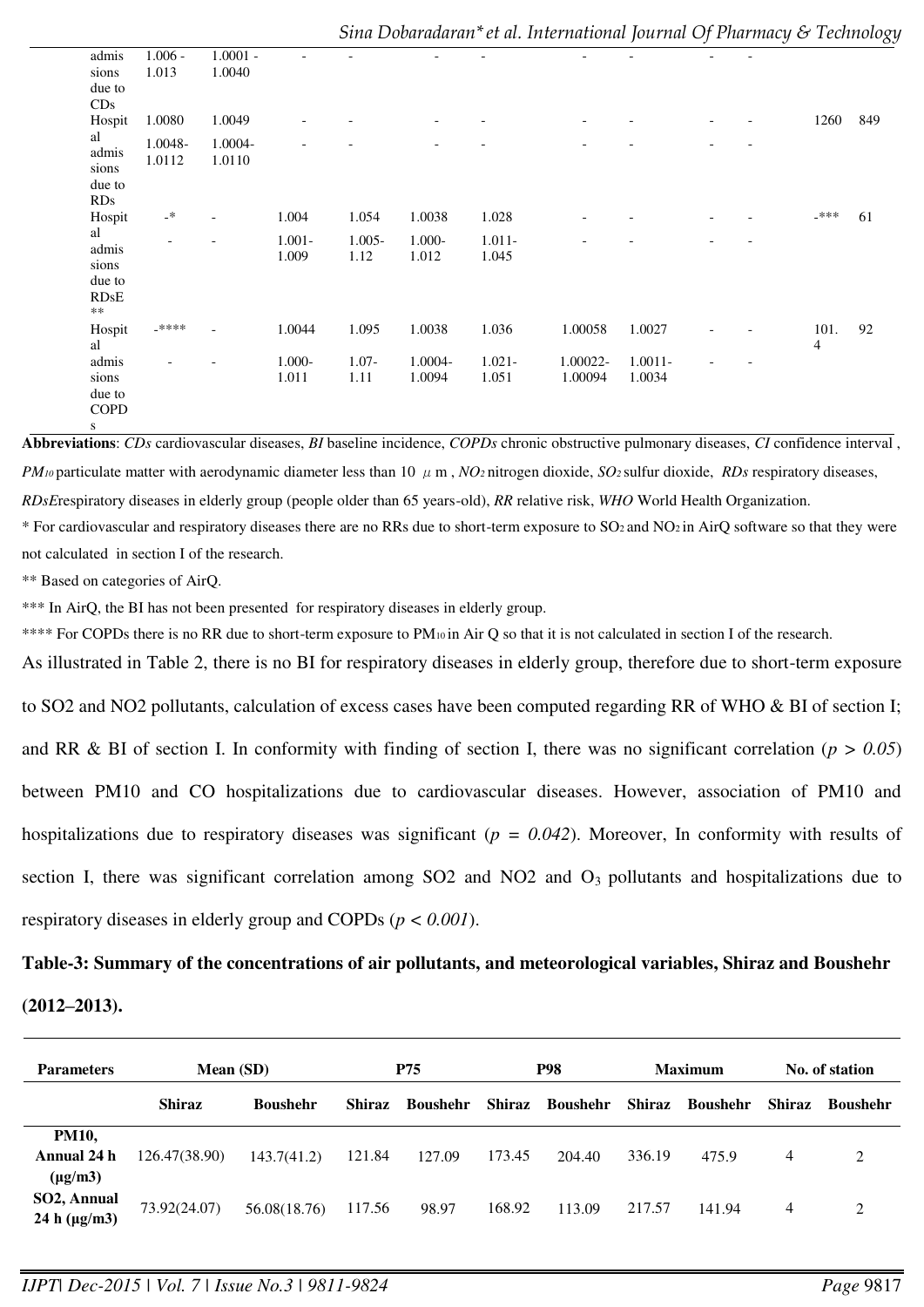| NO <sub>2</sub> ,               |              |              |        |       |        |       |        |        |                          |   |
|---------------------------------|--------------|--------------|--------|-------|--------|-------|--------|--------|--------------------------|---|
| Annual 24 h                     | 63.10(27.83) | 47.23(17.81) | 109.83 | 67.43 | 123.12 | 88.12 | 143.63 | 97.89  | 4                        | 2 |
| $(\mu g/m3)$                    |              |              |        |       |        |       |        |        |                          |   |
| O3, Annual                      | 75.97(29.91) | 51.09(20.56) | 97.67  | 71.22 | 132.8  | 91.44 | 172.21 | 103.98 | 4                        | 2 |
| $8 h (\mu g/m3)$                |              |              |        |       |        |       |        |        |                          |   |
| <b>Temperature</b>              | 21.52(11.21) | 37.42(15.98) | 30.43  | 41.09 | 37.84  | 45.98 | 43.09  | 48.98  | $\overline{\phantom{0}}$ |   |
| $({}^{\circ}C)$                 |              |              |        |       |        |       |        |        |                          |   |
| <b>Relative</b>                 |              |              |        |       |        |       |        |        |                          |   |
| humidity                        | 39.76(17.87) | 57.84(19.21) | 46.09  | 78.98 | 74.84  | 87.21 | 100    | 100    |                          |   |
| $\left( \mathscr{G}_{o}\right)$ |              |              |        |       |        |       |        |        |                          |   |

*Sina Dobaradaran\*et al. International Journal Of Pharmacy & Technology*

The summary of the statistics of environmental data in Shiraz and Bushehr are shown in Table3.

As shown in Table 3, maximum concentrations of  $PM_{10}$  in Shiraz was detected in the summer period with value of 336.19  $\mu$ g/m<sup>3</sup>. The maximum 8 h average concentration of O<sub>3</sub> was 172.21 $\mu$ g/m<sup>3</sup> in summer. While the maximum NO<sub>2</sub> and SO<sub>2</sub> concentrations were 143.63 and 217.57  $\mu$ g/m<sup>3</sup> in winter, respectively. Also as indicated in table 2, maximum concentration of PM<sub>10</sub> in Bushehr was achieved in the summer period with value of  $475.9 \mu g/m<sup>3</sup>$ . The maximum 8 h average concentration of  $O_3$  found to be 103.98  $\mu$ g/m<sup>3</sup> as expected in summer. Also, the maximum NO<sub>2</sub> and SO<sub>2</sub> concentrations were 97.89 and  $141.94 \mu g/m<sup>3</sup>$  in winter, respectively.

According to the results, the annual average of  $PM_{10}$  in Shiraz and Bushehr were 1.78 and 2.02 times more than world's average (71 μg/m3) concentrations (16)and 6.35 and 7.2 times more than the WHO guideline, respectively (17). Also the annual average of  $NO<sub>2</sub>$  in Shiraz and Bushehr were 1.57 and 1.18 times more than the WHO guideline, respectively (17).

Figure 3 and 4 show the levels of various pollutants and the percentage of time to which people were exposed to these levels in Shiraz and Bushehr, respectively.



**Figure-2: The days of days on which people in Shiraz are exposed to different concentrations of (A) NO2, (B) SO2, (C)PM10 and (D) O3.**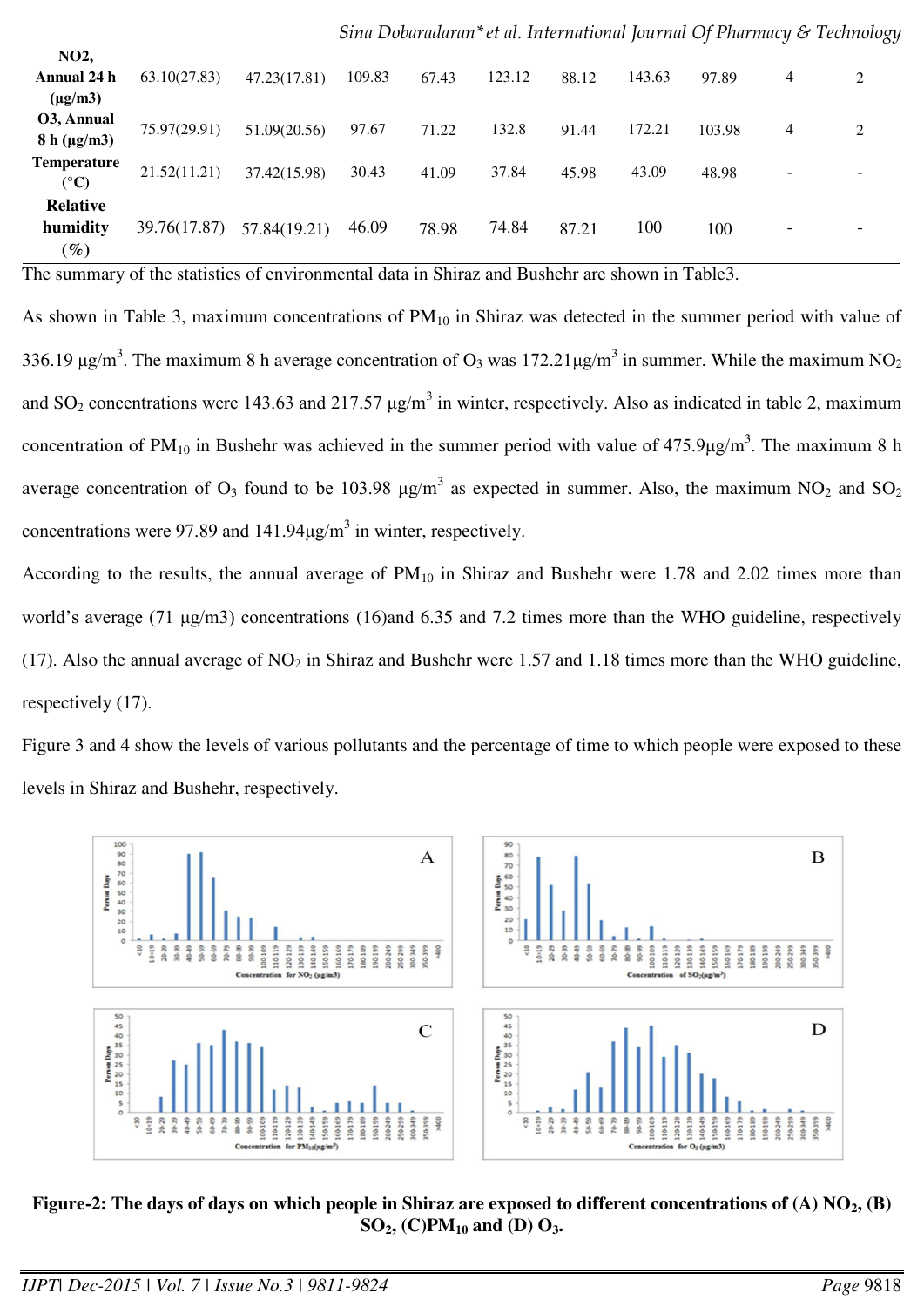

**Figure-3: The days of days on which people in Bushehr are exposed to different concentrations of (A) NO2, (B)** 

## **SO2, (C)PM10 and (D) O3.**

## **Results of section II**

The data were used to estimate the short- term impacts. The short-term health consequences of exposure to  $PM_{10}$ , SO<sub>2</sub>, NO<sub>2</sub> and O<sub>3</sub>of 10  $\mu$ g/m<sup>3</sup> are shown in Table 4.

## **Table-4: Estimated attributable proportion (AP) expressed as percentage and number of excess cases in a year**

**due to short-term exposure above 10 μg/m3 for PM10, SO2, O3 and NO2.** 

| <b>Health Impacts</b>                                       | Air<br>pollutants |                         | $AP$ (uncertainty range) <sup>a</sup> | No. of excess cases (uncertainty range) <sup>a</sup> |                 |  |  |
|-------------------------------------------------------------|-------------------|-------------------------|---------------------------------------|------------------------------------------------------|-----------------|--|--|
|                                                             |                   | <b>Shiraz</b>           | <b>Boushehr</b>                       | <b>Shiraz</b>                                        | <b>Boushehr</b> |  |  |
| <b>Total Mortality</b>                                      | $PM_{10}$         | $5.02(3.4-6.58)$        | $6.04(3.7 - 7.34)$                    | 634(368-712)                                         | $147(73-232)$   |  |  |
|                                                             | SO <sub>2</sub>   | $1.53(1.07-2.21)$       | $1.27(0.98-1.87)$                     | 431(284-523)                                         | $112(53-174)$   |  |  |
|                                                             | NO <sub>2</sub>   | $1.21(0.9-1.45)$        | $1.12(0.72 - 1.34)$                   | $367(254 - 481)$                                     | $87(34-117)$    |  |  |
|                                                             | O <sub>3</sub>    | $1.09(0.87-1.22)$       | $0.98(0.77-1.09)$                     | 213(172-243)                                         | $67(31-97)$     |  |  |
| <b>Cardiovascular mortality</b>                             | $PM_{10}$         | $7.34(4.22 -$<br>10.27) | $6.78(3.99-9.25)$                     | 337(238-417)                                         | $109(42-156)$   |  |  |
|                                                             | SO <sub>2</sub>   | $2.4(0.7-3.56)$         | $2.13(1.00-3.28)$                     | 298(254-321)                                         | $71(48-110)$    |  |  |
|                                                             | NO <sub>2</sub>   | $2.03(1.53 -$<br>2.67)  | $1.78(1.49-2.01)$                     | $97(83-107)$                                         | $45(19-92)$     |  |  |
|                                                             | O <sub>3</sub>    | $3.27(2.87 - 4.44)$     | $2.81(1.88-3.78)$                     | $83(62-93)$                                          | $33(13-71)$     |  |  |
| <b>Respiratory mortality</b>                                | $PM_{10}$         | 10.27(4.22-<br>14.98)   | $9.12(4.12 - 13.23)$                  | 174(149-213)                                         | $59(22-89)$     |  |  |
|                                                             | SO <sub>2</sub>   | $3.01(1.81 - 4.37)$     | $2.92(1.47-4.01)$                     | $123(102-152)$                                       | $68(34-121)$    |  |  |
|                                                             | $O_3$             | $6.9(3.3-9.7)$          | $6.45(3.10-8.89)$                     | $117(98-143)$                                        | $53(27-82)$     |  |  |
| <b>Hospital Admissions</b><br><b>Cardiovascular Disease</b> | $PM_{10}$         | $6.58(4.05-8.95)$       | $6.08(3.99 - 8.78)$                   | 1648(1016-2249)                                      | 347(118-562)    |  |  |
| <b>Hospital Admissions</b><br><b>Respiratory Disease</b>    | $PM_{10}$         | $7.34(5.02 -$<br>10.27) | $7.04(5.82 - 9.23)$                   | 2692(2110-3241)                                      | 541(451-771)    |  |  |
| <b>Hospital Admissions</b><br><b>COPD</b>                   | NO <sub>2</sub>   | $1.67(1.32 - 2.98)$     | $1.57(1.33 - 2.88)$                   | $37(26-43)$                                          | $12(9-27)$      |  |  |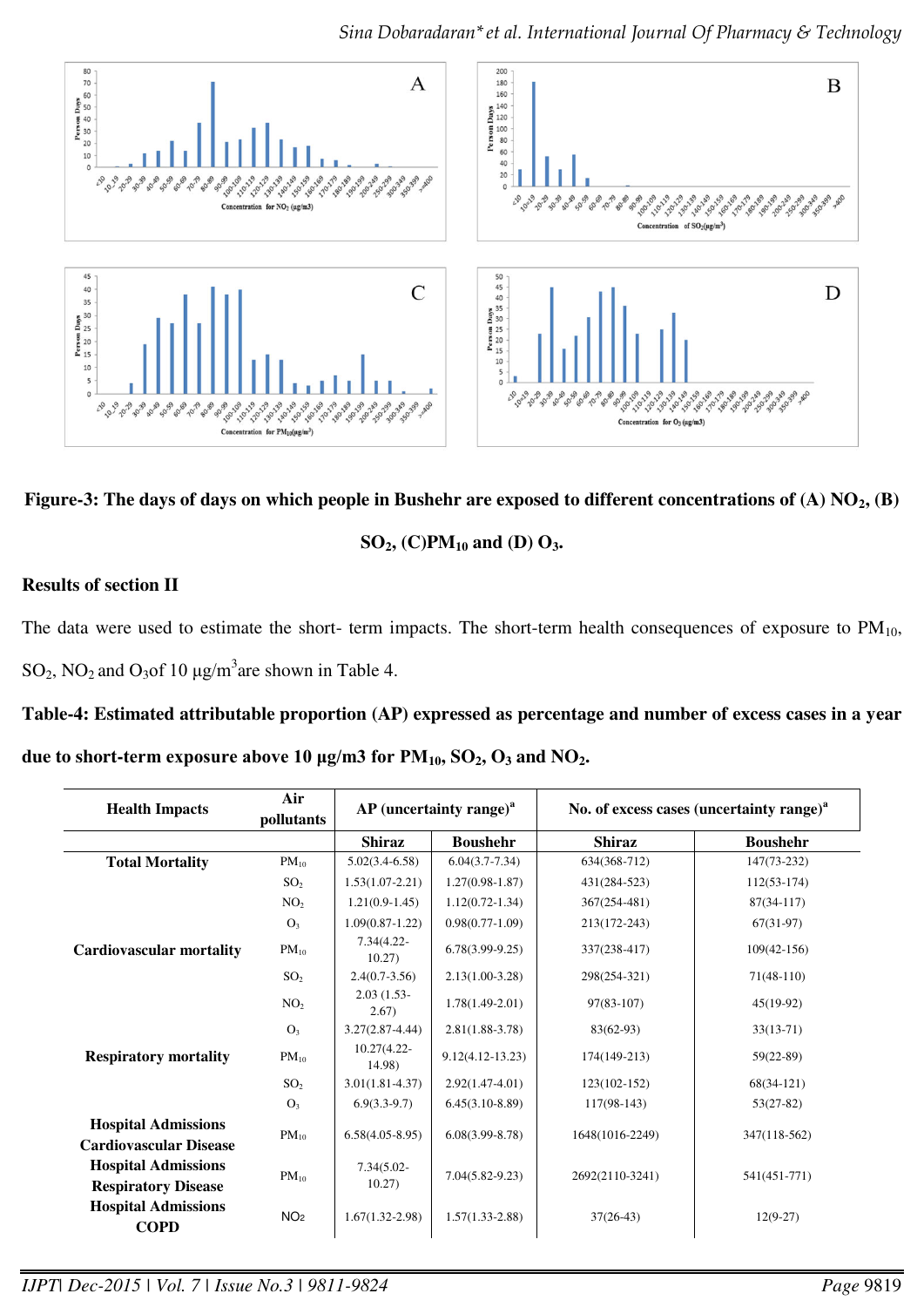|                                              |                 |                   |                     |                | Sina Dovanaanni et al. International journal Of Fharmacy & Technology |
|----------------------------------------------|-----------------|-------------------|---------------------|----------------|-----------------------------------------------------------------------|
|                                              | O <sub>3</sub>  | $3.4(2.98-4.87)$  | $3.35(2.74 - 4.67)$ | $84(71-107)$   | $21(17-41)$                                                           |
|                                              | SO <sub>2</sub> | $1.33(0-3.28)$    | 1.36(0.12-3.88)     | $97(0-115)$    | $32(20-67)$                                                           |
| <b>Acute Myocardial</b><br><b>Infarction</b> | SO <sub>2</sub> | $1.93(0.79-3.02)$ | $1.87(0.89-3.22)$   | $123(117-142)$ | $44(19-81)$                                                           |
|                                              | NO <sub>2</sub> | $2.14(1.98-2.74)$ | $2.21(1.94-2.80)$   | $63(51-76)$    | $19(8-39)$                                                            |

*Sina Dobaradaran\*et al. International Journal Of Pharmacy & Technology*

As shown in Figure 3-4 and Table 4 the estimated AP and number of excess cases compared with the cases if levels of the pollutants were 10  $\mu$ g/m3 are shown. For NO<sub>2</sub> the estimated short-term endpoints (Table 3) are based on the pooled estimates for the increase in mortality related with an increase of 10 μg/m3 in 30 European cities participating in the APHEA-2project  $(18)$ . For  $O_3$ , the numbers of excess cases over total mortality, cardiovascular and respiratory mortality (Table 3) were based on the calculated RR from section I and values from the APHEA-2 project, which surveyed health endpoints of ambient  $O_3$  in 23 European cities/areas for at least three years (19).

#### **Discussion**

In this study, we tried to assess the impacts of short-term exposure to particular air pollutants such as  $PM_{10}$ ,  $SO_2$ ,  $O_3$ and  $NO<sub>2</sub>$  on some health consequences including cardiovascular and respiratory mortality, and hospital admissions for cardiovascular and respiratory diseases, COPD and acute myocardial Infarction using AirQ model in various scenarios. Regarding the short-term endpoints,  $PM_{10}$  had the most important health effect on inhabitants in these cities, causing an excess of total mortality of 634 and 147 cases in a year in Shiraz and Bushehr, respectively. After that the effect of  $SO_2$ ,  $NO_2$  and  $O_3$  on total mortality was an excess of about 431, 367and 213 cases in a year in Shiraz, respectively. Also the effect of  $SO_2$ ,  $NO_2$  and  $O_3$  on total mortality was an excess of about 112, 87 and 67 cases in a year in Bushehr, respectively. In conformity with this few sentences, which were mentioned, the importance of  $PM_{10}$  in the total mortality is clearly determined. Also, in other researches, this approach is employed to determine the health effects of air pollution. The majority of them, however, have focused on short-term effects of air pollutants on mortality because of cardiovascular and respiratory diseases. For example in Northern Italy, this approach has been used to determine the people health impacts in relation to air quality in two town in an industrialized area and the authors found that PM2.5 had most important health impact on the 24,000 inhabitants of the two small towns, causing an excess of total mortality of 8 out of 177 in a year; also ozone and nitrogen dioxide each caused about three excess cases of total mortality(5, 20, 21).In research in Athens, Greece the central estimate of the number of excess cases attributable to  $PM_{10}$  was 534 for total mortality(5, 22). In another investigation in Trieste a city in north-east Italy with about 200,000 inhabitants for  $PM_{10}$ concentrations above 20  $\mu$ g/m3, 52, 28 and 6 cases in excess, respectively, were estimated for total, cardiovascular and respiratory mortality(21). These reports, if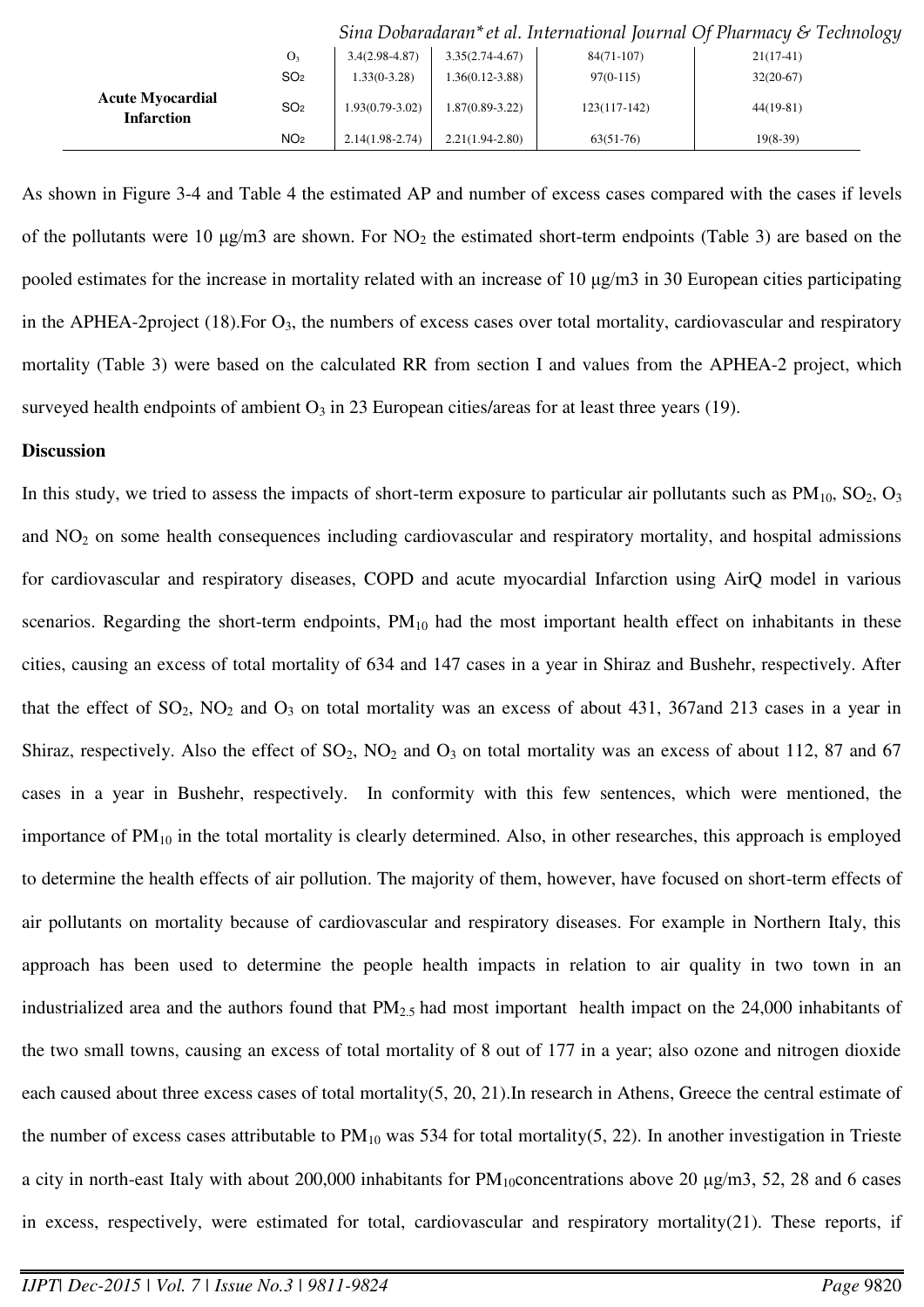normalized to the of Shiraz would result in a number of excess cases very similar to those reported for  $PM_{10}$  in our study. Regarding the  $PM_{10}$ , we can say findings gained from investigations of health impacts of air pollution in various parts of the world differ but  $PM_{10}$  is the most important pollutant with the biggest health effects in all of these studies, including the our paper.

To be honest, there are various drawbacks in this study. One of the major drawbacks of AirQ was focusing on some particular pollutants regardless to the simultaneous exposure to several, which will usually happen(5). For example  $NO<sub>2</sub>$  and  $SO<sub>2</sub>$  as water-soluble constituents could increase the solubility of toxic organic compounds, such as polycyclic aromatic hydrocarbons (PAHs) and n-alkanes by acting as surface active agents. Therefore, they canraise the toxicity of these compounds in human life (23-25).Moreover the water soluble fraction of airborne particles contains large number important compounds, which can change the composition, density, particle size and longevity of aerosols owing to their hygroscopic nature and this mechanisms can intensify their health effects(26). To give effect to co-exposure to various pollutants, it is assumed that the health impacts of particular pollutant are augmentative. Another drawback of this method was that the reported pollutant levels in a particular measuring station were Indicative of the mean exposure suffered from inhabitants living in Shiraz and Bushehr.

#### **Conclusion**

AirQ has been proved to be valid and reliable software to estimate the short term potential effects of air pollution such as  $PM_{10}$ ,  $SO_2$ ,  $NO_2$  and  $O_3$  on the human health in a certain area. In this study, we have tried to quantificate the short-term health effects of air pollutants on people living in Shiraz and Bushehr cities of Iran during 2012-2013. Special attention was required to choose the relative risks to be utilized. The obtained results of this study were similar to other researches and, despite the restrictions, which were similar to other investigations, introduced AirQ as effective and easy software, helpful in decision-making.

#### **Acknowledgements**

The authors wish to thank Bushehr University of Medical Sciences (grant number Dp/20/71/4614) for their financial support for conduct of this study. We also thank Environmental Protection Organization of Shiraz and Bushehr for providing us with pollutants concentrations data.

### **Conflict of interest**

There is no conflict of interest.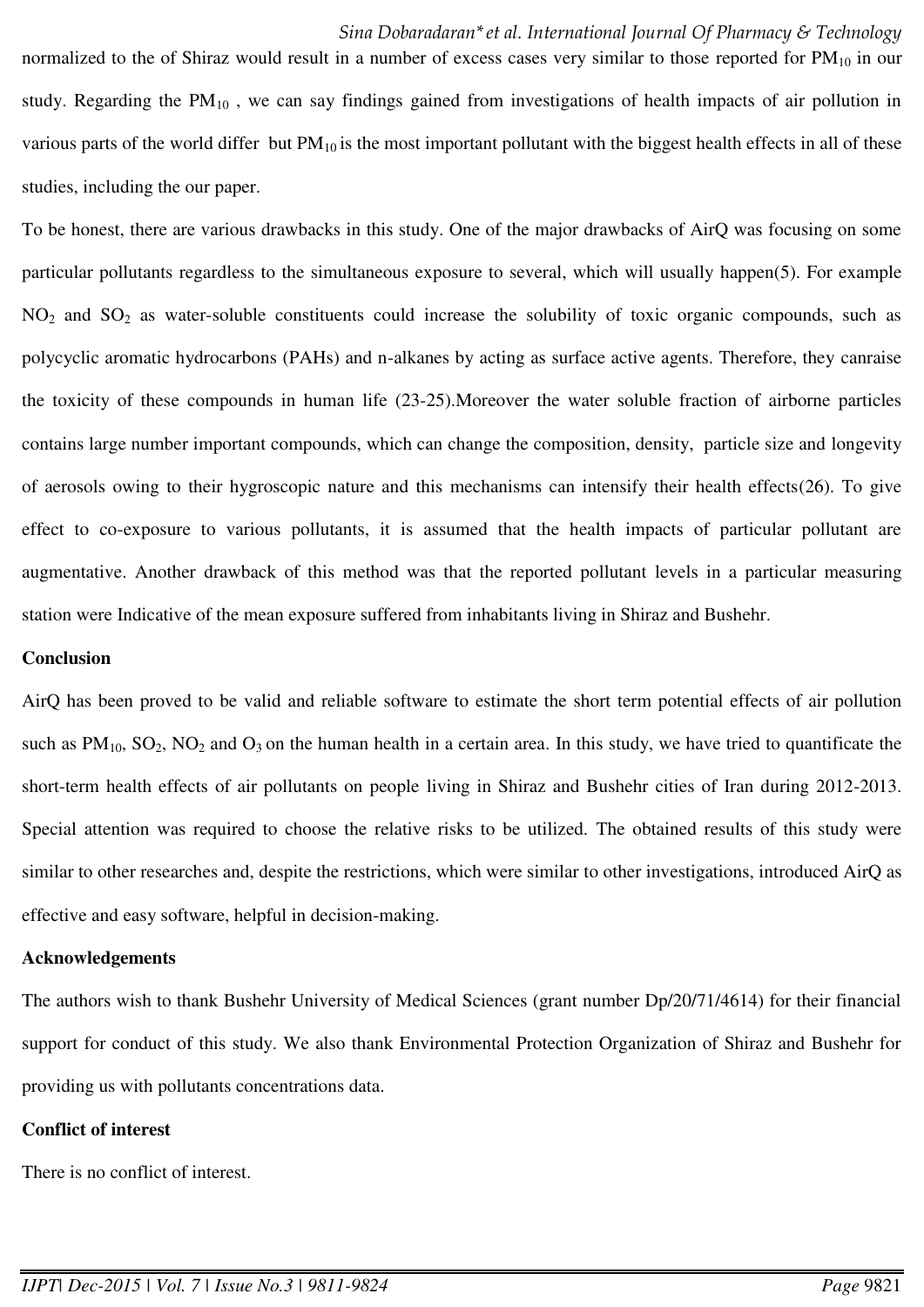### **References**

- 1. Schwartz J, Dockery DW, Neas LM. Is daily mortality associated specifically with fine particles? Journal of the Air & Waste Management Association. 1996;46(10):927-39.
- 2. Thurston GD, Ito K, Hayes CG, Bates DV, Lippmann M. Respiratory hospital admissions and summertime haze air pollution in Toronto, Ontario: consideration of the role of acid aerosols. Environmental research. 1994;65(2):271-90.
- 3. Vineis P, Husgafvel-Pursiainen K. Air pollution and cancer: biomarker studies in human populations. Carcinogenesis. 2005;26(11):1846-55.
- 4. Miller KA, Siscovick DS, Sheppard L, Shepherd K, Sullivan JH, Anderson GL, et al. Long-term exposure to air pollution and incidence of cardiovascular events in women. New England journal of medicine. 2007;356(5):447- 58.
- 5. Fattore E, Paiano V, Borgini A, Tittarelli A, Bertoldi M, Crosignani P, et al. Human health risk in relation to air quality in two municipalities in an industrialized area of Northern Italy. Environmental Research. 2011;111(8):1321-7.
- 6. Peng RD, Bell ML, Geyh AS, McDermott A, Zeger SL, Samet JM, et al. Emergency admissions for cardiovascular and respiratory diseases and the chemical composition of fine particle air pollution. Environmental health perspectives. 2009;117(6):957.
- 7. Pope III CA, Burnett RT, Thun MJ, Calle EE, Krewski D, Ito K, et al. Lung cancer, cardiopulmonary mortality, and long-term exposure to fine particulate air pollution. JAMA: the journal of the American Medical Association. 2002;287(9):1132-41.
- 8. Dockery DW, Pope CA, Xu X, Spengler JD, Ware JH, Fay ME, et al. An association between air pollution and mortality in six US cities. New England journal of medicine. 1993;329(24):1753-9.
- 9. Ma C-J, Kasahara M, Höller R, Kamiya T. Characteristics of single particles sampled in Japan during the Asian dust–storm period. Atmospheric Environment. 2001;35(15):2707-14.
- 10. Estimated population of country cities for 2011. ; 2011. Available via: http://www.amar.org.ir.
- 11. World Health Organization: International classification of diseases (ICD). Geneva, Switzerland; 2012. Available via: http://apps.who.int/classifications/icd10/browse/2010/en.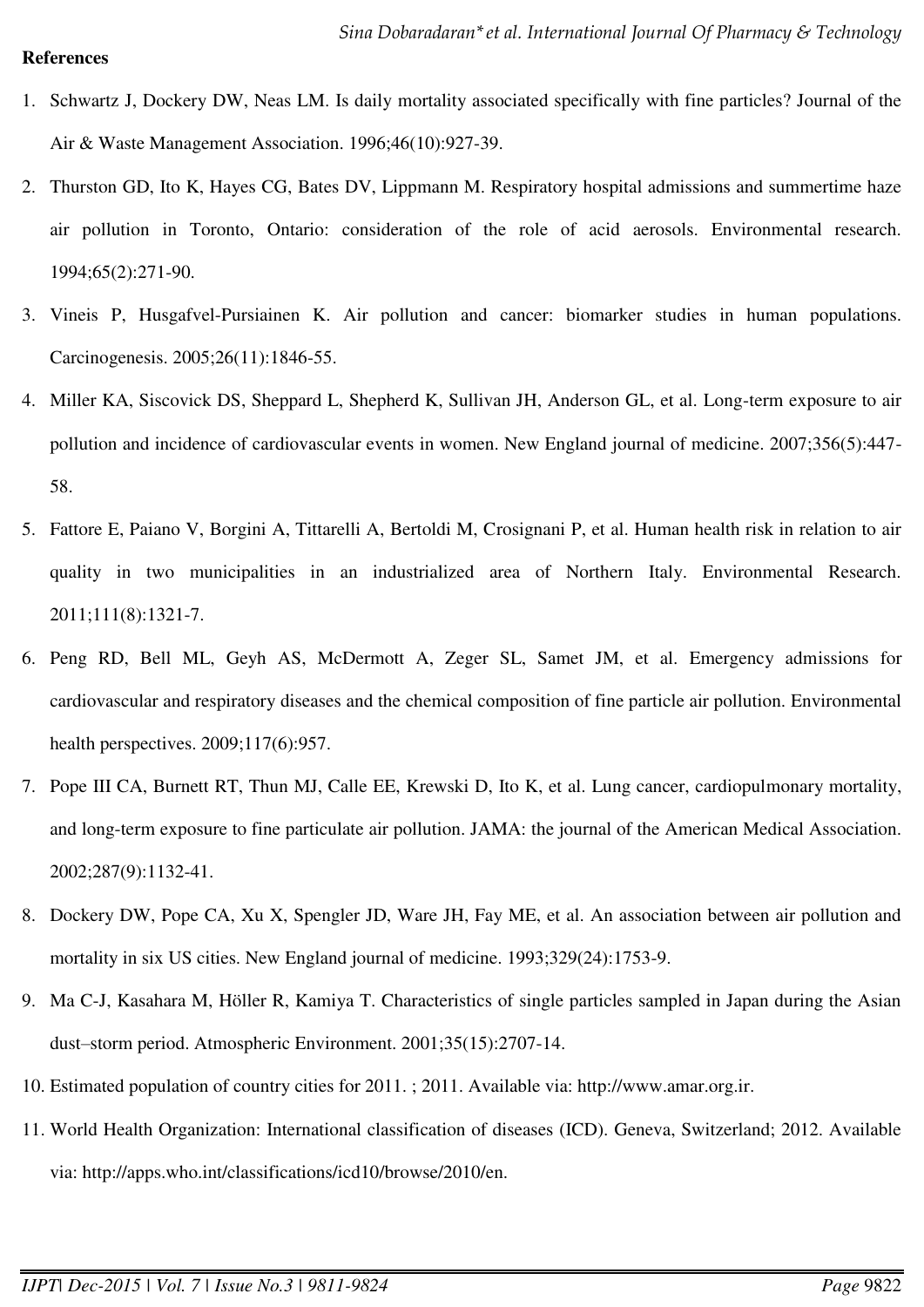- 13. Wood SN: Fast stable restricted maximum likelihood and marginal likelihood estimation of semi parametric generalized linear models. J R Stat Soc Series B Stat Methodol 2011, 73:3–36.
- 14. Venables W, Smith D: The R development core team (2004), an introduction to R. The R Development Core Team 2010, 2:1–90.
- 15. Krzyzanowski M. Methods for assessing the extent of exposure and effects of air pollution. Occupational and environmental medicine. 1997;54(3):145-51.
- 16. WHO SA. Urban outdoor air pollution database. Department of Public Health and Environment, World Health Organization; 2011 Available at: http://wwwwhoint/phe. 2011.
- 17. WHO. uidelines for particulate matter, ozone, nitrogen dioxide and sulfur dioxide: Summary of risk assessment, Global update 2005. World Health Organization; 2005 Available at: http://wwweurowhoint/Document/E87950pdf. 2005.
- 18. Samoli E, Aga E, Touloumi G, Nisiotis K, Forsberg B, Lefranc A, et al. Short-term effects of nitrogen dioxide on mortality: an analysis within the APHEA project. European Respiratory Journal. 2006;27(6):1129-38.
- 19. Gryparis A, Forsberg B, Katsouyanni K, Analitis A, Touloumi G, Schwartz J, et al. Acute effects of ozone on mortality from the "air pollution and health: a European approach" project. American Journal of Respiratory and Critical Care Medicine. 2004;170(10):1080-7.
- 20. Naddafi K, Hassanvand MS, Yunesian M, Momeniha F, Nabizadeh R, Faridi S, et al. Health impact assessment of air pollution in megacity of Tehran, Iran. Iranian Journal of Environmental Health Science & Engineering. 2012;9(1):1-7.
- 21. Tominz R, Mazzoleni B, Daris F. Estimate of potential health benefits of the reduction of air pollution with PM10 in Trieste, Italy]. Epidemiologia e prevenzione. 2005;29(3-4):149.
- 22. Jahn HJ, Schneider A, Breitner S, Eißner R, Wendisch M, Krämer A. Particulate matter pollution in the megacities of the Pearl River Delta, China–A systematic literature review and health risk assessment. International journal of hygiene and environmental health. 2011;214(4):281-95.
- 23. Ravindra K, Wauters E, Van Grieken R. Variation in particulate PAHs levels and their relation with the transboundary movement of the air masses. Science of the Total Environment. 2008;396(2):100-10.